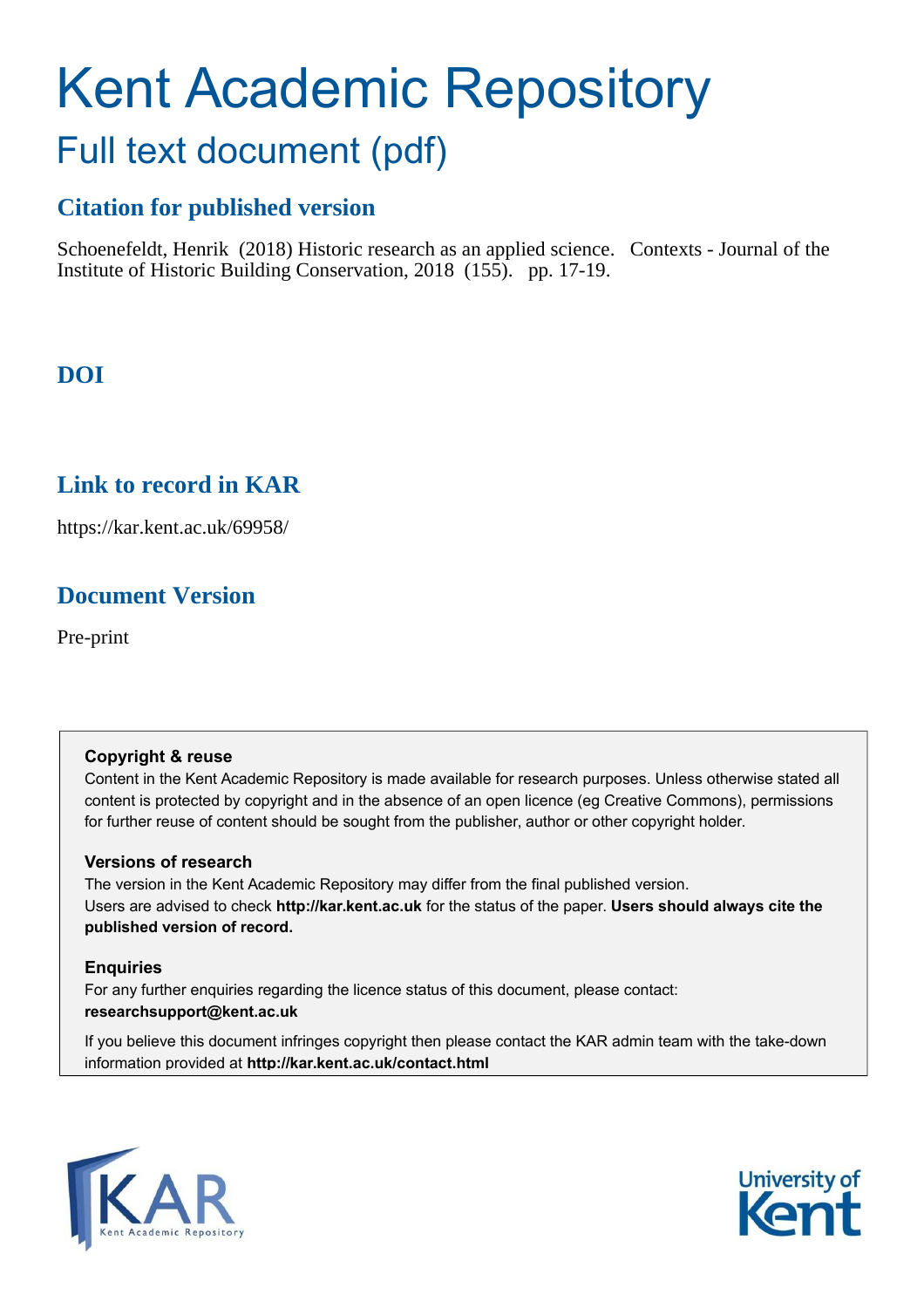# Historic research as an applied science

A collaborative project at the Palace of Westminster shows how academic research can provide a better understanding of environmental technology in historic buildings.





The process by which research underpinned production of the BIM model

The relationship between university-based research and architectural practice has been subject of longstanding debates. Among recent contributions to this debate is the RIBA report *How Architects Use Research*<sup>1</sup> *.* It explores how academic scholarship undertaken within the universities can contribute towards the advancement of the architectural profession, and how it complements practice-based research undertaken by architectural firms.

In *Adding Value to Architectural Practice: demystifying architectural research,* another RIBA study, Ann Dye and Flora Samuel introduce architects to academic research methods and their applications in practice.<sup>2</sup> In both of these studies academic research is primarily understood as an activity serving the needs of industry, while the specific requirements of its academic institutions received only marginal considerations. In 'What is "architectural design research"?' Alan Short, who is both a practitioner and academic, argues that architectural research suffers from a schism between architecture as a profession and a field of academic research.<sup>3</sup>

This article aims to argue that academic projects involving collaborations with industry can only succeed if they are based on a mutual understanding of the nature, and specific requirements of architectural practice and research. The first is to maintain the integrity of the research as academic scholarship, publishable in peer-reviewed journals or books, the other to ensure it can support the work undertaken by practitioners.

The article explores the challenges of embedding academic research within live conservation projects, using the author's current research project 'Between heritage and sustainability: restoring the Palace of Westminster's 19th-century ventilation system' as a case study. This project, funded by the Arts and Humanities Research Council, is embedded in the Palace of Westminster restoration and renewal programme, a client body appointed by Parliament to coordinate the refurbishment. By being embedded the research was able to directly feed into the work of the client and external design consultants.

The project has two primary objectives. The first is to gain a critical understanding of the history, design and technical performance of the 19th-century system. The second is to explore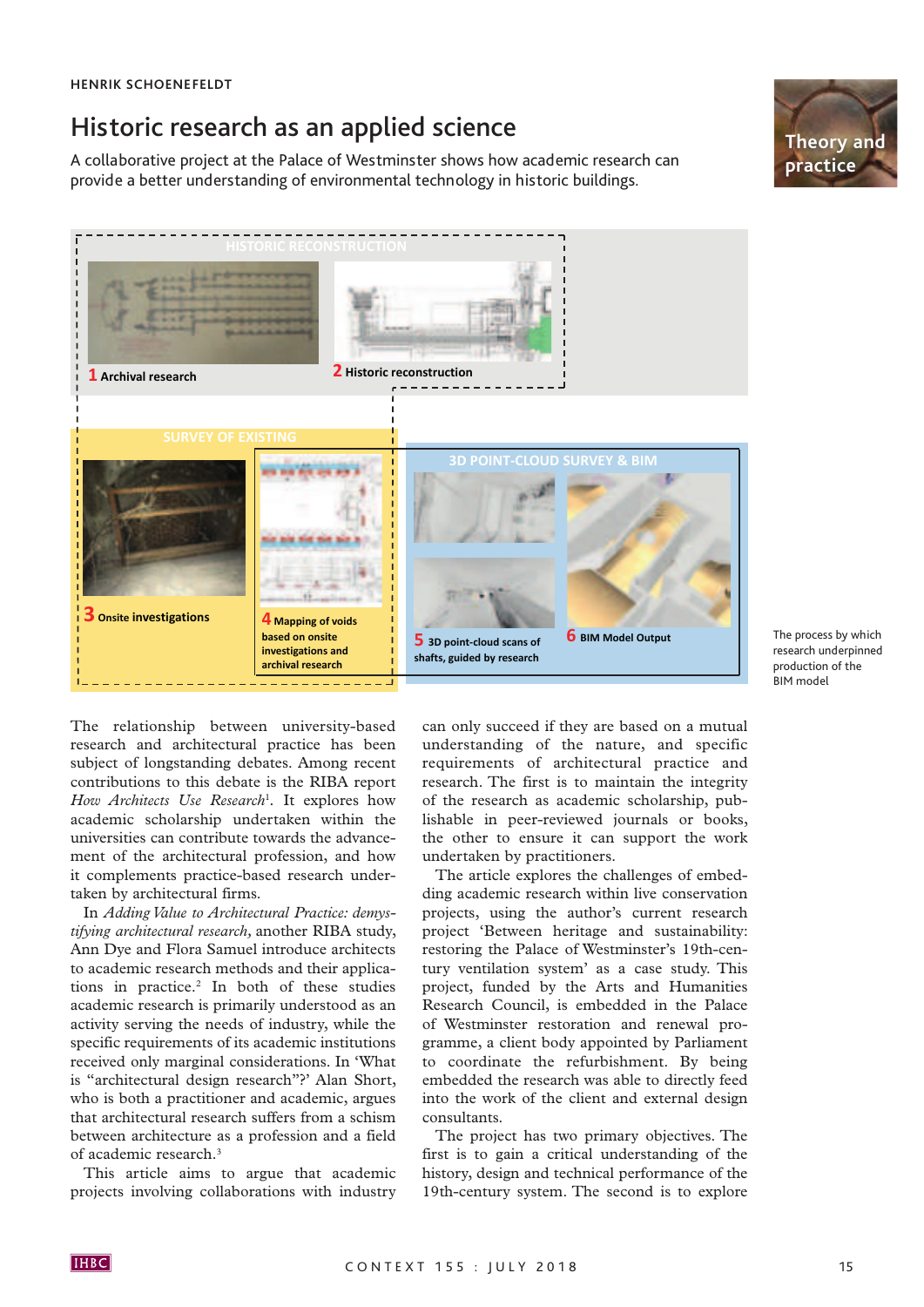ways in which the historic principles could be reused and integrated into a modern system, harnessing its potential in providing a more sustainable approach to ventilation. In the refurbishment of highly-serviced public buildings from the 19th and 20th centuries, the reuse of historic infrastructure could offer a new approach to reconciling tensions between conservation and sustainability. The palace contains a sophisticated stack-ventilation and warm-air central heating system $4$  that provided the precedent for many public buildings in Europe and North America.<sup>5</sup>

#### **Between scholarship and applied science**

A prerequisite to implementing this new approach is an in-depth knowledge of the environmental principles underlying the design of historic buildings. Archival research, complemented by site investigations and technical analysis, was used in this project to reconstruct the design of the historic system, how it was operated and how it performed. It retraced the alterations made throughout its operational life to improve its performance or accommodate new technologies. The process of reconstructing the historic design and its performance has been illustrated in articles published in *Architectural History*, *AA Files* and the *Journal of the Society of Antiquaries*. 6

In this project the use of academic research has two primary functions. The first was to expand our understanding of the history of environmental design in architecture, and the second to create new technical knowledge of historic buildings, informing the work of architects and engineers in architectural conservation.

While previous publications by architectural historians have highlighted the significance of the palace within the wider history of building services engineering, they have offered little insight into its technical design or performance.<sup>7</sup> The research undertaken in the context of this project is distinct from more conventional approaches to architectural history by integrating technical perspectives and methods of analysis into the interpretation of archival material.

The article published in the *Journal of the Society of Antiquaries*, for instance, includes an analysis of its historic performance based on historic measurements, scientific and technical reports, eyewitness accounts and the log-books kept by the attendants operating the system. This yielded insights into the behaviour of historic technologies on which future design studies, to be undertaken in collaboration with the engineers and architects, can draw. It also offered insights into the historic design concepts and objectives and how these differed from modern approaches to natural stack ventilation.<sup>8</sup> Although both follow similar principles, there

are fundamental differences in their technical implementation. If the aim is to build on the historic principles , they need to be critically reappraised in the light of 21st-century technology, standards and regulations. It is a 'critical restoration'<sup>9</sup> , and to gain the required understanding it is fundamental that technical and historical perspectives be fully integrated.

#### **Bridging the gap**

Although the academic research discussed above has yielded knowledge relevant to conservation practice, it is not sufficient to facilitate its effective use in practice. A process is still required to enable its application. In this project this issue was addressed by distinguishing between three distinct, yet closely interlinked, workstreams. The first stream, which is the academic research leading to scholarly publications, is followed by two intermediate stages. The first of these is concerned with the process of translating academic research into useable design knowledge. In this project it involved shifting the focus from historical research towards technical surveys of the existing physical infrastructure, for which the scope of site investigations and archival research had to be extended considerably.

The findings were disseminated among the consultants and within the client body through a series of detailed reports and a programme of knowledge exchange activities, which comprised lectures, Q&A sessions, workshops and site visits. The reports produced in conjunction with the first intermediate stage were distinct from academic publications, and were based on additional research that the author had to undertake in parallel to his academic work. The second intermediate stage, which required close collaboration with the consultants and managers of the client body, focused on facilitating the process of research utilisation.

The transition from the translation to use is best illustrated by the research undertaken to underpin the 3D-point cloud survey of the palace. It began with producing a detailed reconstruction of the historic system in its original state. This was largely based on studies of original archive material, such as drawings, letters or contract specifications.

A set of drawings was produced to show both the surviving and the lost features of the system. The latter included vulnerable features such as valves, scientific instruments and pulleys used to regulate and monitor the system or the heating, cooling and humidification arrangements. The lost features are fundamental to fully understanding the historic infrastructure and how it operated. At the next stage these drawings were verified through site reconnaissance. Its purpose was, first, to check the drawings against the